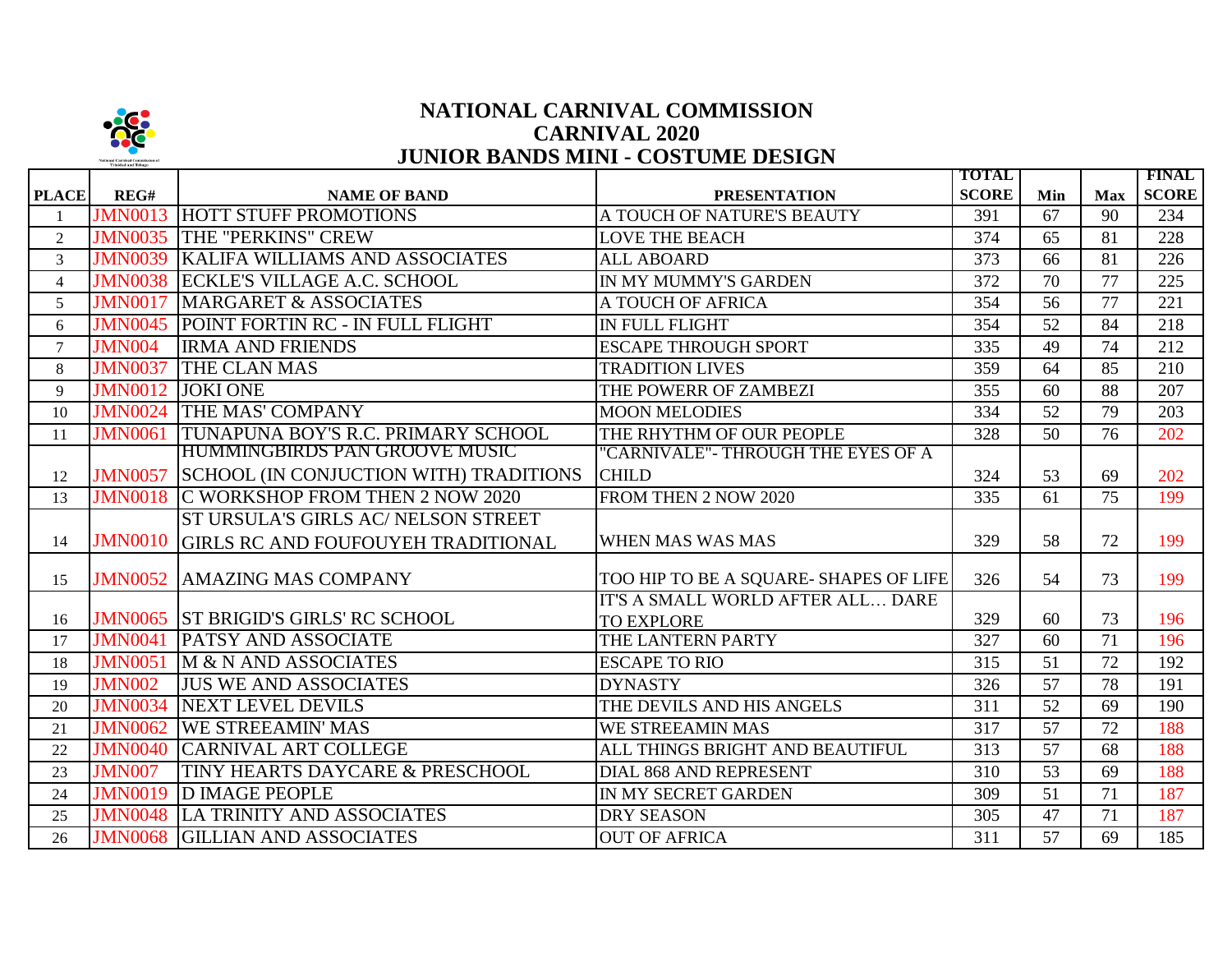

## **NATIONAL CARNIVAL COMMISSION JUNIOR BANDS MINI - COSTUME DESIGN CARNIVAL 2020**

|              |                      |                                                     |                                       | <b>TOTAL</b> |     |            | <b>FINAL</b> |
|--------------|----------------------|-----------------------------------------------------|---------------------------------------|--------------|-----|------------|--------------|
| <b>PLACE</b> | REG#                 | <b>NAME OF BAND</b>                                 | <b>PRESENTATION</b>                   | <b>SCORE</b> | Min | <b>Max</b> | <b>SCORE</b> |
| 27           |                      | <b>JMN0032 THE NOOK</b>                             | THE GHOST BAT                         | 308          | 57  | 67         | 184          |
| 28           |                      | <b>JMN0043 ANN AND FAMILY</b>                       | A GIFT OF PEAVE, LOVE & HAPPINESS     | 306          | 50  | 72         | 184          |
| 29           |                      | <b>JMN0023 LOCALLY ASSEMBLED CREATIVE PEOPLE</b>    | TRINBAGO 365                          | 299          | 46  | 70         | 183          |
| 30           |                      | <b>JMN0026 ST ANTHONY'S GIRL'S R.C. SCHOOL</b>      | FLY BUTTERFLYFLY                      | 299          | 52  | 65         | 182          |
| 30           |                      |                                                     | IT'S GETTING HOT IN HERE: THE EFFECTS | 299          | 49  | 68         | 182          |
|              | <b>JMN008</b>        | <b>CLANNISHNESS</b>                                 | OF GLOBAL WARMING                     |              |     |            |              |
| 32           |                      | <b>JMN0033 JAZZY-JEFF PROMOTION</b>                 | IN MY AQUARIUM                        | 286          | 41  | 63         | 182          |
| 33           |                      | <b>JMN0063 LIL MASQUERADERS</b>                     | THE BIRDS AND BEES                    | 291          | 44  | 66         | 181          |
| 34           |                      | <b>JMN0022</b> CHINAPOO VILLAGE SOCIAL WELFARE ORG. | <b>DAME LORRAINE</b>                  | 303          | 55  | 69         | 179          |
| 35           |                      | <b>JMN0031 MASCOTEERS</b>                           | <b>SOUNDS OF HEAVEN</b>               | 296          | 50  | 67         | 179          |
| 36           |                      | <b>JMN0036</b> D AND S PRODUCTIONS                  | <b>CARAVAN THE WEDDING OF ALADIN</b>  | 285          | 38  | 68         | 179          |
| 37           |                      | <b>JMN0056 SOCA SMALLIES</b>                        | <b>BUCCOO BEAUTY</b>                  | 300          | 53  | 70         | 177          |
| 38           | <b>JMN005</b>        | <b>MAJESTIC KIDZ</b>                                | <b>SAILOR'S ABOARD</b>                | 293          | 49  | 67         | 177          |
| 39           |                      | <b>JMN0014 CHILDREN OF THE RAINBOW</b>              | SPLASH OF GLOY TRINI RAINBOW STYLE    | 285          | 46  | 67         | 172          |
| 40           | <b>JMN0050</b>       | <b>CALIDONIA CREATIVE ASSOCIATION</b>               | <b>ANGRY BIRDS</b>                    | 284          | 42  | 71         | 171          |
|              |                      |                                                     | <b>MAMMY WHAT IS THAT OLE TIME</b>    |              |     |            |              |
| 41           | <b>JMN003</b>        | <b>KADISHA AND KIDS</b>                             | <b>CARNIVAL</b>                       | 279          | 46  | 63         | 170          |
| 42           | <b>JMN0021</b>       | <b>ELA'S CREATIVE COLLUSIONS</b>                    | <b>COLOURS FOR SEASONS</b>            | 272          | 39  | 64         | 169          |
| 43           |                      | <b>JMN0064 MUCURAPO BOYS RC SCHOOL</b>              | THE ORIGINS                           | 284          | 46  | 70         | 168          |
| 44           | <b>JMN0070</b>       | <b>INFLATE THE FUN PARTY HOUSE</b>                  | <b>CARNIVAL GREATNESS</b>             | 282          | 52  | 62         | 168          |
| 45           | <b>JMN0044</b>       | A & K FASHION LAB                                   | "WONDERLAND- AH NATION OF LOVE"       | 276          | 45  | 63         | 168          |
|              |                      |                                                     | IT'S ALL ABOUT THE RED, WHITE AND     |              |     |            |              |
| 46           |                      | <b>JMN0020 AUNTY SUSIE AND FRIENDS</b>              | <b>BLACK</b>                          | 286          | 51  | 68         | 167          |
| 47           | <b>JMN0027</b>       | <b>THINK IT CREATE IT</b>                           | <b>LOOK</b>                           | 282          | 48  | 67         | 167          |
| 48           | <b>JMN0060 UNITY</b> |                                                     | <b>UNITY</b>                          | 278          | 49  | 62         | 167          |
| 49           |                      | <b>JMN0055 MASTERS OF ARTSITIC DESIGN</b>           | <b>NEVER SEE? COME SEE!</b>           | 275          | 45  | 64         | 166          |
|              |                      |                                                     | FROM THE GANGES & THE NILE TO THE     |              |     |            |              |
| 50           |                      | <b>JMN0016 CE CARNIVAL ASSOCIATION</b>              | <b>TWIN ISLAND</b>                    | 268          | 41  | 61         | 166          |
| 51           | <b>JMN001</b>        | <b>WHO IS WE</b>                                    | WHO-IS-WE (AFRICAN GORILLAS)          | 277          | 45  | 67         | 165          |
| 52           | <b>JMN0030</b>       | <b>REAL DESTIN'E CHILDREN'S MAS BAND</b>            | THE KINGS AND QUEENS OF CARNIVAL      | 265          | 42  | 60         | 163          |
| 53           |                      | <b>JMN0053</b> A FLOWER GARDEN                      | PAULA GEORGE                          | 269          | 44  | 62         | 163          |